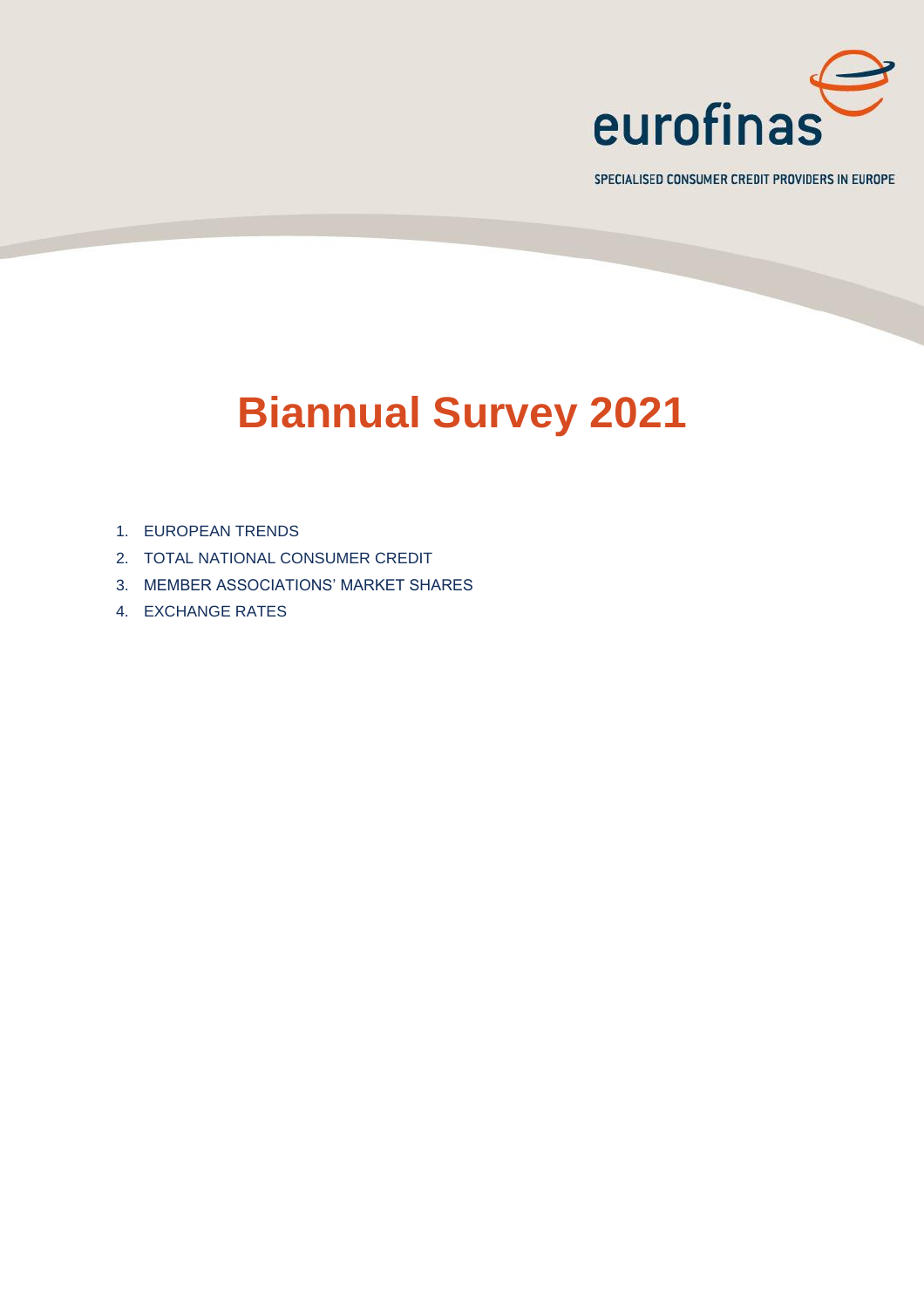

### **European Consumer Credit Market Rebounded in First Half of 2021**

**BRUSSELS – 2 December 2021** – European consumer credit providers represented through Eurofinas<sup>1</sup> granted new loans worth  $E$ 215 billion in the first half of 2021 with growth of 19.0% compared to the same period in 2020<sup>2</sup> according to the results of the Eurofinas Biannual Survey 2021. Total new consumer credit lending<sup>3</sup>, which accounts for the majority of new Eurofinas lending (67%), experienced an increase of 13.9%.

Rebounds in new credit granted were observed in all personal consumption categories. Personal loans enjoyed the highest growth of 16.2% compared to the first semester of last year. Nonautomotive credit at the point of sale expanded by 10.0%, followed by revolving credit growing by only 2.1%.

The consumer car lending market recovered strongly in the first semester of 2021, increasing by 26.2%. Loans for new and used consumer vehicles rose by 25.2% and 27.2% respectively. While recovery in consumer vehicle finance can be seen across markets, with most experiencing double-digit growth, Germany was the only significant market that suffered a loss (-4.0%). Regarding business car finance, new cars outperformed used cars in the first half of this year. The former grew by 75.9% compared to the same period last year, while the latter increased by 12.6%.

The aggregate figures reflected that business recovery was widespread across Eurofinas Members' national markets except for Portugal, Denmark and Germany, which showed losses of between -11% and -3% in new consumer credit lending. By comparison, the Czech Republic, Spain, the UK and Belgium enjoyed moderate growth of below 20%, while the others experienced more than 20% increases. Compared to H1 2019, however, almost all of the markets still struggled to regain their pre-pandemic level of new credit granted, with the exception of Morocco and Turkey.

For the rest of the year, private consumption is expected to strengthen on the back of an improved labour market and reduced record-high savings from the lockdown periods. **<sup>4</sup>** However, consumer credit providers will likely continue to experience some headwinds going forward as the rise of new Covid-19 variants may trigger further economic uncertainty.

**\_\_\_\_\_\_\_\_\_\_\_\_\_\_\_\_\_\_\_\_\_\_\_\_\_\_\_\_\_**

<sup>1</sup> The following Eurofinas members took part in the survey: UPC/BVK (BE), CLFA (CZ), BFACH (DE), Finans og Leasing (DK), ASNEF (ES), ASF (FR), ASSOFIN (IT), APSF (MA), FINFO (NO), ASFAC (PT), Finansbolagens Förening (SE), AFI/FKB (TR), FLA (UK).

<sup>&</sup>lt;sup>2</sup> The growth rates shown are adjusted to exclude the impact of exchange rate fluctuations.

<sup>3</sup> Total consumer credit includes consumer credit for personal consumption (including personal loans, revolving credit and non-automotive point of sale finance) and consumer point of sale vehicle finance.

<sup>4</sup> European Commission Economic Forecast – Autumn 2021.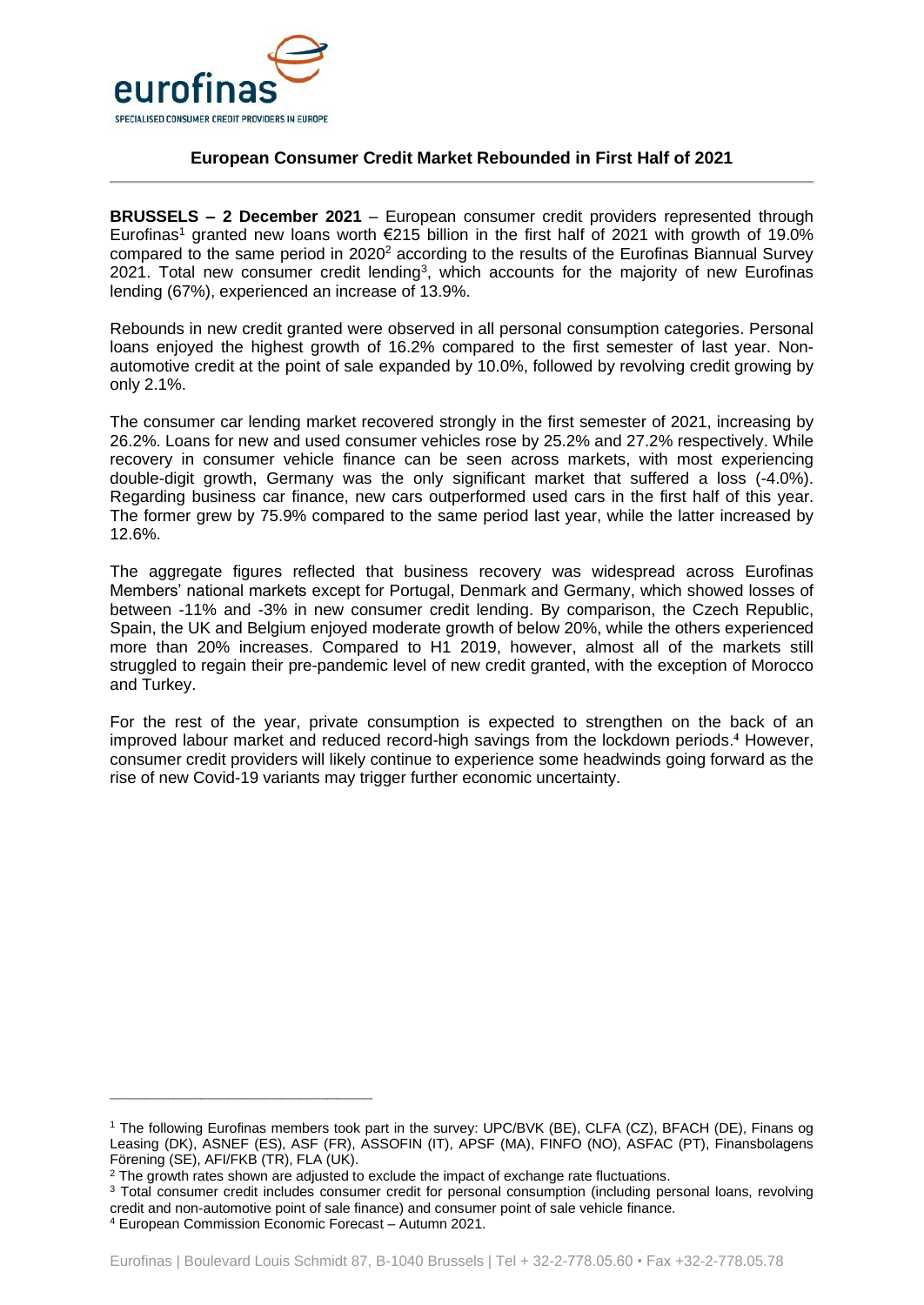#### **1. EUROPEAN TRENDS Breakdown Per Loan Type, H1 2021**

| <b>LOAN TYPE</b>                                                    | <b>NEW CREDIT GRANTED</b>    |                                               |  |
|---------------------------------------------------------------------|------------------------------|-----------------------------------------------|--|
|                                                                     | in<br>mio EURO               | % change adjusted for<br>exchange rate impact |  |
| <b>CONSUMER CREDIT FOR PERS. CONSUMPTION</b>                        | 99 373                       | 9.3%                                          |  |
| Personal loans                                                      | 42 645                       | 16.2%                                         |  |
| Revolving credit including credit cards<br>- Of which, credit cards | 38 365<br>9568               | 2.1%<br>$-4.4%$                               |  |
| Credit at the point of sale<br>- Consumer goods<br>- Other          | 18 3 63<br>14 157<br>4 2 0 6 | 10.0%<br>6.8%<br>22.8%                        |  |
| <b>CAR FINANCE</b>                                                  | 55 970                       | 29.8%                                         |  |
| New cars<br>- Business<br>- Consumer                                | 23 4 01<br>4 8 0 5<br>18 596 | 33.4%<br>75.9%<br>25.2%                       |  |
| Used cars<br>- Business<br>- Consumer                               | 25 3 29<br>1804<br>23 5 25   | 26.0%<br>12.6%<br>27.2%                       |  |
| Commercial vehicles (excl. cars for business use)                   | 5078                         | 36.7%                                         |  |
| Other vehicles (motorcycles, caravans, )                            | 2 1 6 3                      | 23.3%                                         |  |
| <b>INDUSTRIAL CREDIT</b>                                            | 15 407                       | 7.1%                                          |  |
| HOME OR REAL ESTATE MORTGAGES                                       | 44 613                       | 36.2%                                         |  |
| <b>TOTAL</b>                                                        | 215 363                      | 19.0%                                         |  |

Notes:

Data shown here are those contributed to Eurofinas by its Member Associations in the context of the 2021 Biannual Survey. Data can include estimates provided by Member Associations. Data represents the share of the total national market represented by each association unless otherwise specified.

Data were provided in local currency. The exchange rates used are half-yearly average rates taken from Eurostat and can be found on the last page.

The data for 2020 are those provided by Eurofinas Member Associations in the 2020 Biannual Survey, except when changes in membership or major data modifications warranted the restating of 2019 figures.

Growth rates shown are calculated based on a homogenous sample of members reporting in both the 2020 and 2021 Biannual Surveys and exclude SE.

Eurofinas members not reporting in this survey: Finland - Federation of Finnish Financial Services, Netherlands - Vereniging van Financieringsondernemingen in Nederland, Poland - Związek Przedsiębiorstw Finansowych w Polsce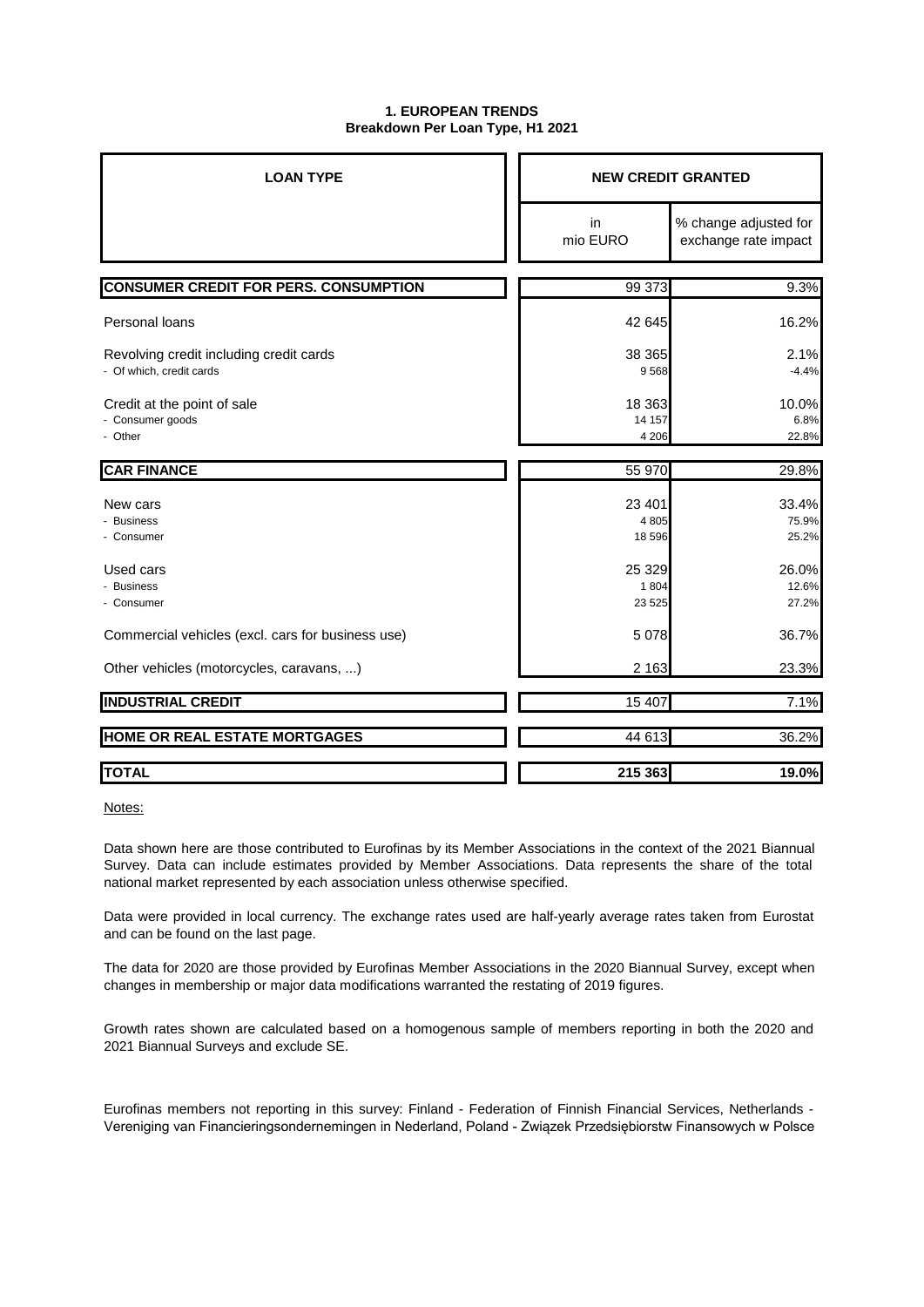## **2. TOTAL NATIONAL CONSUMER CREDIT Consumer credit for personal consumption & consumer vehicles, H1 2021**

|              |                | New credit granted                      |  |  |
|--------------|----------------|-----------------------------------------|--|--|
| Member       | in<br>mio EURO | % change adjusted<br>for exchange rates |  |  |
| BE           | 5 2 7 9        | 16.5%                                   |  |  |
| CZ           | 455            | 4.3%                                    |  |  |
| DE           | 24 907         | $-2.9%$                                 |  |  |
| DK           | 1806           | $-3.3%$                                 |  |  |
| ES           | 10 197         | 5.0%                                    |  |  |
| <b>FR</b>    | 17 334         | 24.0%                                   |  |  |
| IT           | 23 369         | 27.5%                                   |  |  |
| <b>MA</b>    | 979            | 76.5%                                   |  |  |
| <b>NO</b>    | 3581           | 23.2%                                   |  |  |
| PT           | 2 3 5 7        | $-11.2%$                                |  |  |
| <b>SE</b>    | 1 3 1 7        | na                                      |  |  |
| <b>TR</b>    | 934            | 71.1%                                   |  |  |
| <b>UK</b>    | 51 141         | 16.4%                                   |  |  |
| <b>TOTAL</b> | 143 656        | 13.9%                                   |  |  |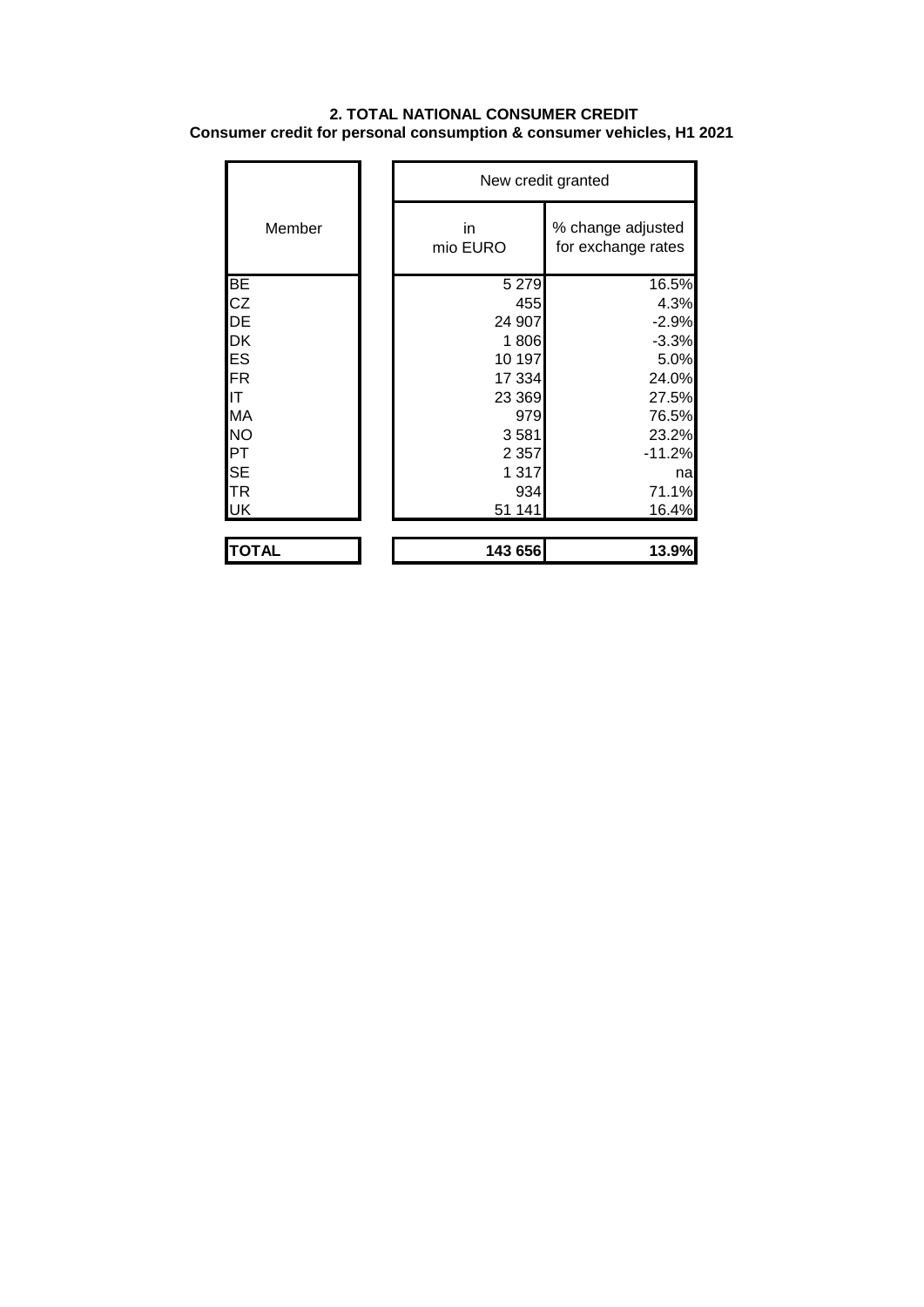#### **3. MEMBER ASSOCIATIONS' MARKET SHARES Consumer Credit Outstandings - mio€, H1 2021**

| Member       | Eurofinas Member<br>Market | <b>Total National</b><br><b>Market for Cons</b><br>Credit <sup>1</sup> | Eurofinas Member<br>Share |
|--------------|----------------------------|------------------------------------------------------------------------|---------------------------|
| <b>BE</b>    | 25 119                     | 26 668                                                                 | 94.2%                     |
| <b>CZ</b>    | 1 3 2 3                    | 11510                                                                  | 11.5%                     |
| <b>DE</b>    | 128 604                    | 232 356                                                                | 55.3%                     |
| <b>DK</b>    | 10 977                     | 25 551                                                                 | 43.0%                     |
| <b>ES</b>    | 17758                      | 93 008                                                                 | 19.1%                     |
| FR           | 69 191                     | 209 662                                                                | 33.0%                     |
| IIT          | 108 897                    | 142 672                                                                | 76.3%                     |
| <b>MA</b>    | 5 5 4 5                    | 10703                                                                  | 51.8%                     |
| <b>NO</b>    | 17 745                     | nal                                                                    | nal                       |
| PT           | 12 179                     | 45 015                                                                 | 27.1%                     |
| <b>SE</b>    | 4720                       | 41 482                                                                 | 11.4%                     |
| <b>TR</b>    | 1570                       | 43 230                                                                 | 3.6%                      |
| <b>UK</b>    | 129 439                    | 228 934                                                                | 56.5%                     |
| <b>TOTAL</b> | 533 066                    | 1 110 791                                                              | 46.4% <sup>2</sup>        |

 $1$  National market figures are estimates provided by the relevant Member Association. These may differ from Eurostat or national central bank figures, for example in cases where these exclude non-MFIs from their calculations.

<sup>2</sup> exclude NO